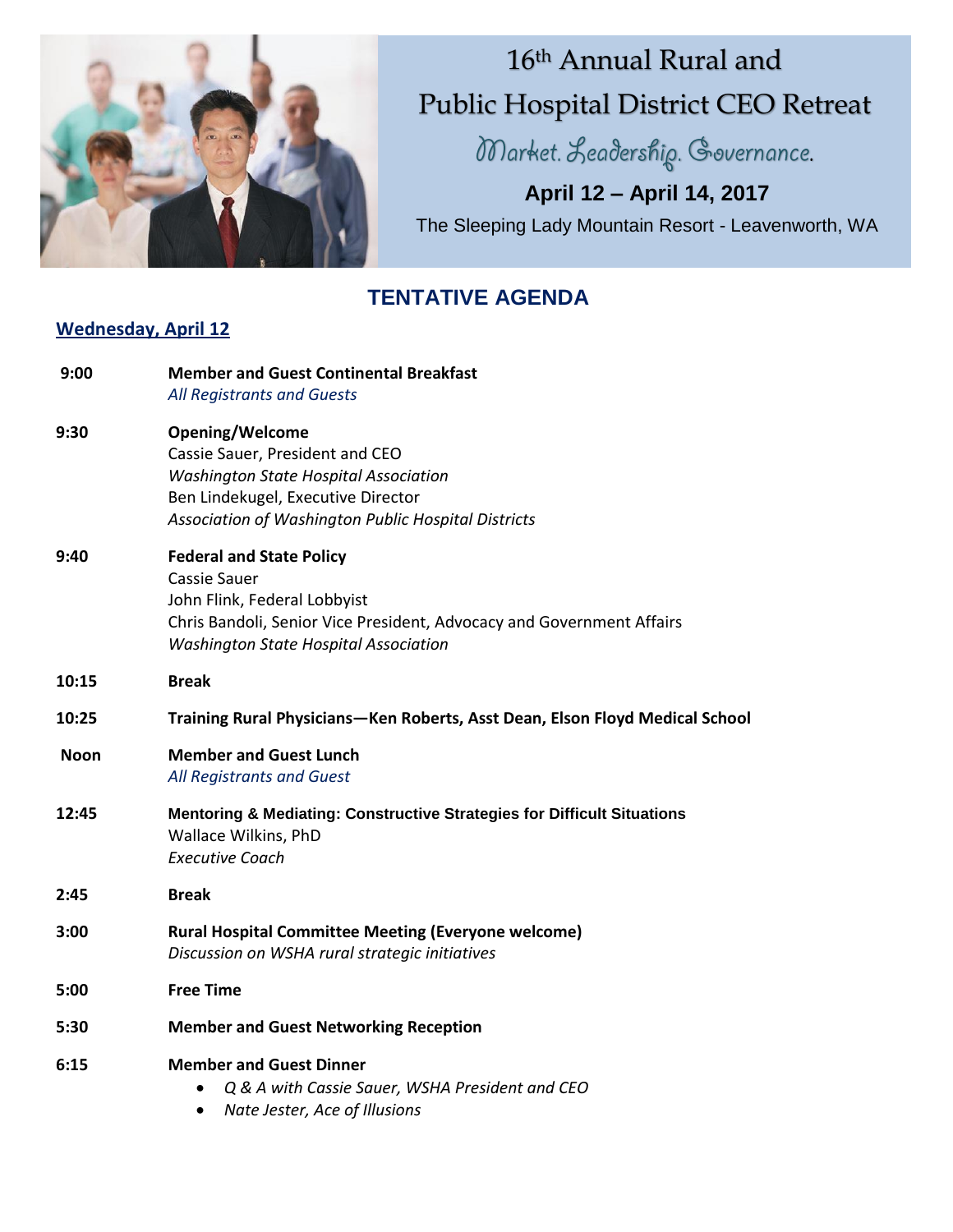

# 16th Annual Rural and Public Hospital District CEO Retreat

Market. Leadership. Governance.

## **April 12 – April 14, 2017**

The Sleeping Lady Mountain Resort - Leavenworth, WA

### **Thursday, April 13**

| 7:30        | <b>Member and Guest Continental Breakfast and Conversation</b><br>All Registrants and Guests                                                                                                                                                                                                                                                                                                          |
|-------------|-------------------------------------------------------------------------------------------------------------------------------------------------------------------------------------------------------------------------------------------------------------------------------------------------------------------------------------------------------------------------------------------------------|
| 8:00        | <b>Welcome/Announcements</b>                                                                                                                                                                                                                                                                                                                                                                          |
| 8:10        | Setting the Stage: Collaborations and Affiliations in the New Environment<br>Claudia Sanders, Senior Vice President-Policy, Washington State Hospital Association                                                                                                                                                                                                                                     |
| 8:20        | <b>Healthier WA, Medicaid Demonstration:</b><br><b>Collaborations with the Accountable Communities of Health</b><br>Nathan Johnson, Chief Policy Officer, Washington State Health Care Authority<br>Marc Provence, Director, Office of Medicaid Transformation,<br>Washington State Health Care Authority<br>Elya Moore, Executive Director and Eric Lewis, Board member, Olympic Community of Health |
| 10:15       | <b>Break</b>                                                                                                                                                                                                                                                                                                                                                                                          |
| 10:30       | Value Based Care – Collaboration, Network Formation and Care Coordination<br>Kevin Kennedy, Principal, ECG Management Consultants<br>Matt Sturm, Associate Principal, ECG Management Consultants                                                                                                                                                                                                      |
| <b>Noon</b> | <b>Member and Guest Lunch</b><br>All Registrants and Guests                                                                                                                                                                                                                                                                                                                                           |
| 1:00        | <b>Affiliations: Panel Discussion</b>                                                                                                                                                                                                                                                                                                                                                                 |
| 2:00        | Data Resources Needed to Support Population Management<br>Mike Vanderlinde, Director, Government Financial Relations, UW Medicine<br>Jonathan Bennett, Senior Director, Decision Support & IT, Washington State Hospital Association                                                                                                                                                                  |
| 3:00        | <b>Break</b>                                                                                                                                                                                                                                                                                                                                                                                          |
| 3:15        | Dealing with the Disruptive Trustee & Building a Better Board: Secrets to Success<br>Karma H. Bass, MPH, FACHE, Principal, Via Healthcare Consulting                                                                                                                                                                                                                                                  |
| 4:30        | <b>Adjourn</b>                                                                                                                                                                                                                                                                                                                                                                                        |
| 4:30        | <b>Free Time</b>                                                                                                                                                                                                                                                                                                                                                                                      |
| 5:30        | Member and Guest Dinner - Sleeping Lady                                                                                                                                                                                                                                                                                                                                                               |
| 6:30-8:30   | <b>Brewery Tour-Icicle Brewing Company</b>                                                                                                                                                                                                                                                                                                                                                            |